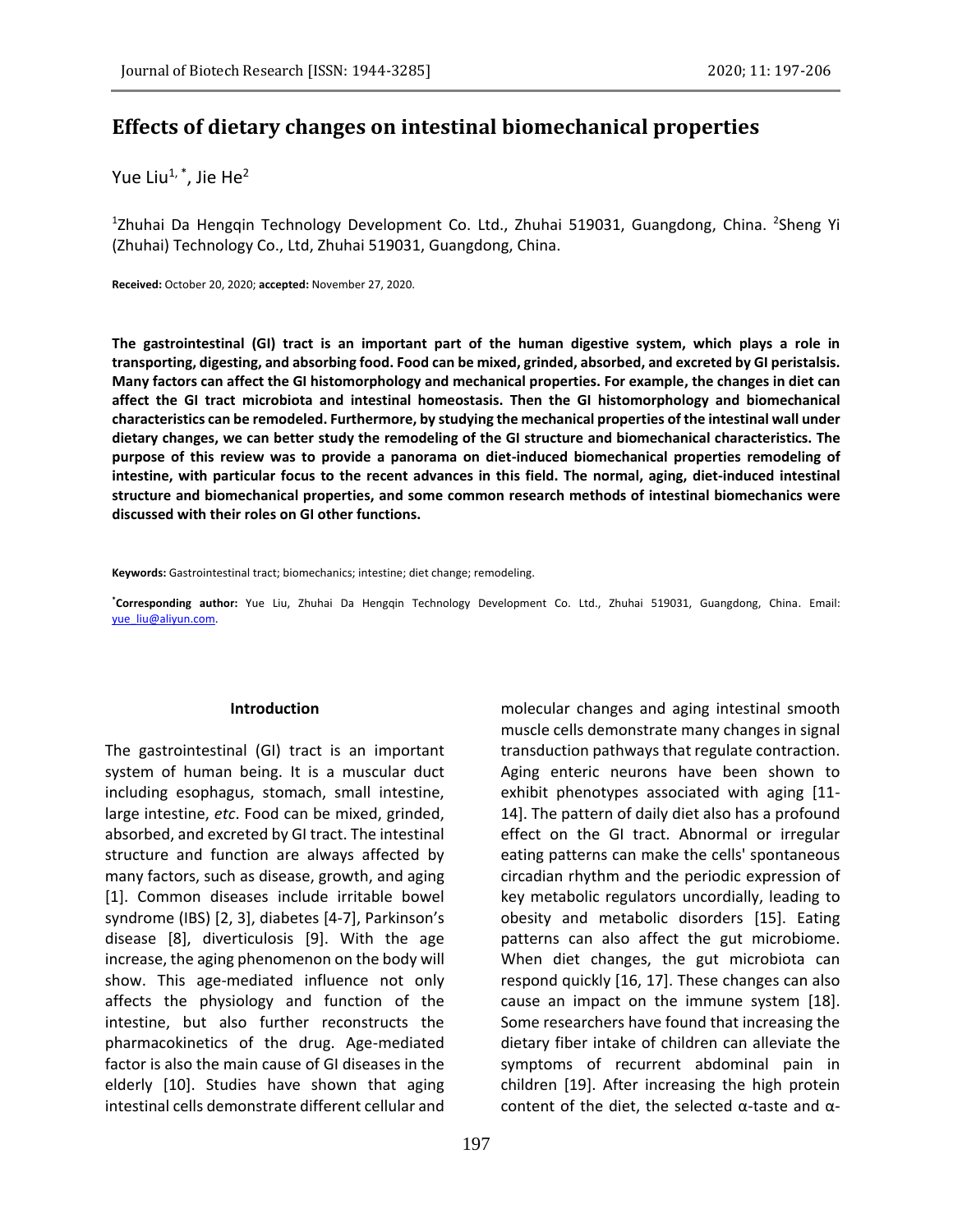transducer cell subsets in different regions of the pig's GI tract were up-regulated [20, 21]. Dietary intake is related to many factors, such as folk culture, regional customs, behavioral diseases. When the diet changes, it will inevitably affect the digestive system.

At present, research on the influence of diet on intestinal immune function, microbiota or cells is very popular. However, there are few studies on the influence of dietary structure changes on intestinal biomechanics. This review is to describe the influence of dietary structure on the morphological and biomechanical properties of the intestine.

# **Intestinal structure and biomechanical properties**

The main functions of the intestine include secretion, digestion, absorption, and movement. The intestinal wall has a layered structure, which, from the inside to the outside, is the mucosal layer, submucosal layer, muscle layer, and serosal layer (Figure 1). The mucosal layer is mainly composed of epithelium, connective and muscle tissue, with the main function of transporting dissolved substances from the lumen of the digestive tract to the blood circulatory system. The submucosa is almost made by connective tissue. It contains a variety of small cells with general maintenance and immune functions. The submucosa also contains neural networks and small blood vessels that feed the mucosal layer. The muscular layer includes several layers of muscle fibers, and the arrangement direction of the muscle fibers in each layer is different. Most digestive organs have two layers of muscles with inner circular muscles and outer longitudinal muscles. Between the circular muscle and the longitudinal muscles, there is a neural network (myenteric plexus). The serosa is a layer of connective tissue that forms the outer layer of the digestive organs. Inside the wall of the digestive tract, the enteric nervous system is a unique and complex nervous system, which is independent of the central nervous system to some extent [22].

The intestinal lumen can spontaneously respond to external stimulation through rhythmic deformation, which is an important functional mechanical response of the intestine. The intestine can drive the transport of its contents and the mixing with liquid through the deformation of the intestinal wall (Figure 2). Another important functional mechanical response is controlled sphincter contraction, including the lower esophageal sphincter, Ileocecal sphincter, pyloric sphincter, and external anal sphincter. By changing the force of opening the lumen of the sphincter, the fluid delivery process through the sphincter is controlled. The reason for the fluid movement that occurs during transportation and mixing is that the mechanical force balance between the food bolus (or chyme) and the intestinal wall muscles has changed, similar to the solid-fluid interaction. With the aid of physical means, the balance relationship between viscous force/stress, pressure/stress, and acceleration of fluid and material elements is quantitatively described through mathematical forms, thereby describing the mechanical properties of the intestine [23-25].

# **Common research methods of intestinal biomechanics**

When stimulated by an external force, the intestinal lumen responds to it through rhythmic deformation, which will cause changes in the local pressure inside the cavity. Complete and accurate recording of these pressure changes can better understand the motor function of the intestine [26-28]. The common research methods for studying the intestinal biomechanical properties are the manometry [29-32], the tensile experiment (uniaxial, biaxial, and triaxial mechanics experimental methods) [33, 34], the balloon expansion technology and impedance measurement area technology [35-37]. Figure 3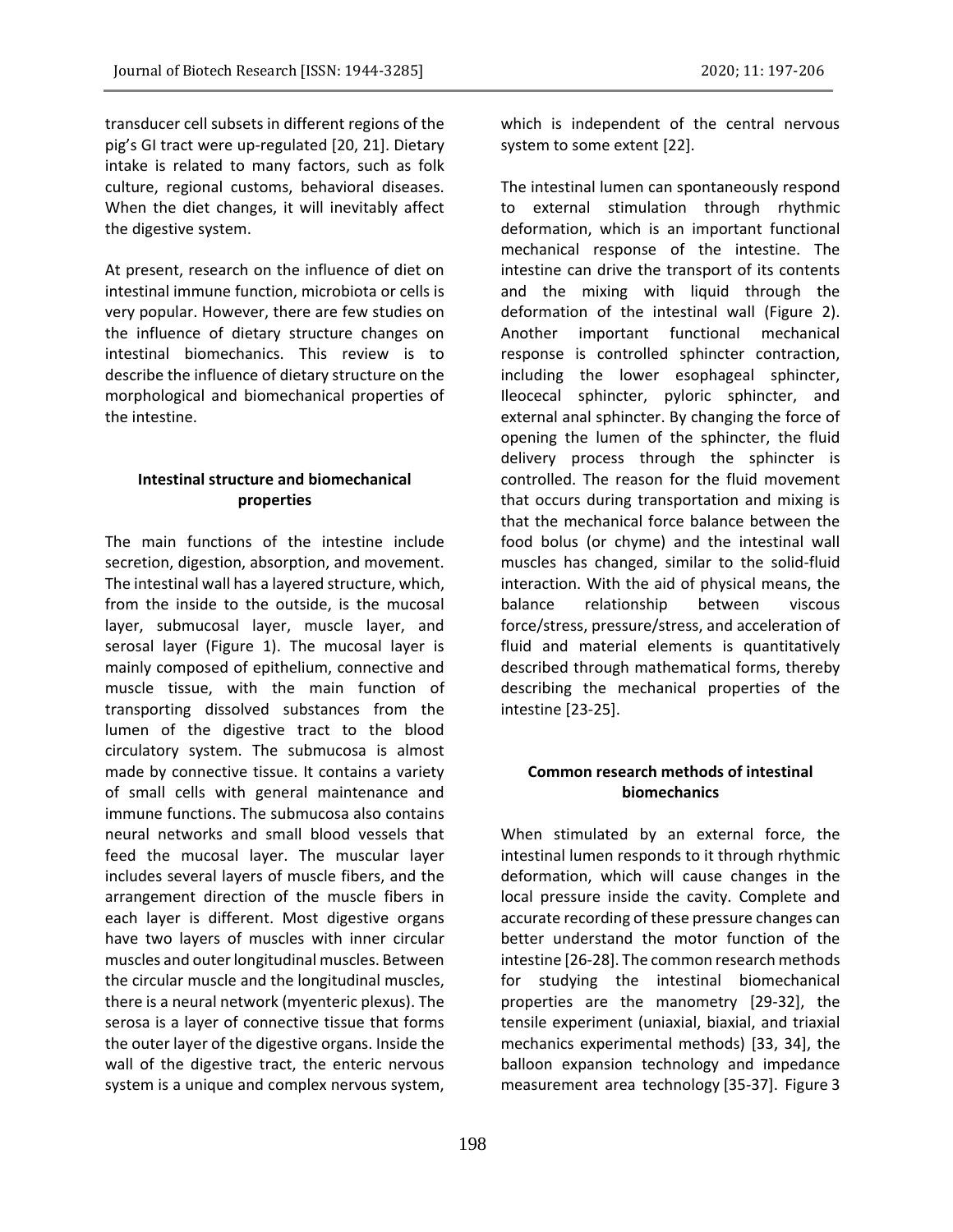

**Figure 1.** The basic structure of ecsophagus, small, and large intestines. The GI tract's wall is a laminar structure with four layers including mucosa, submucosa, muscle, and serosal layer typically. These layers constitute different kinds of tissues including muscle, connective tissue, nerves, and epithelium [28].



**Figure 2.** A peristaltic contraction wave is propagated through a segment of the interstine [22].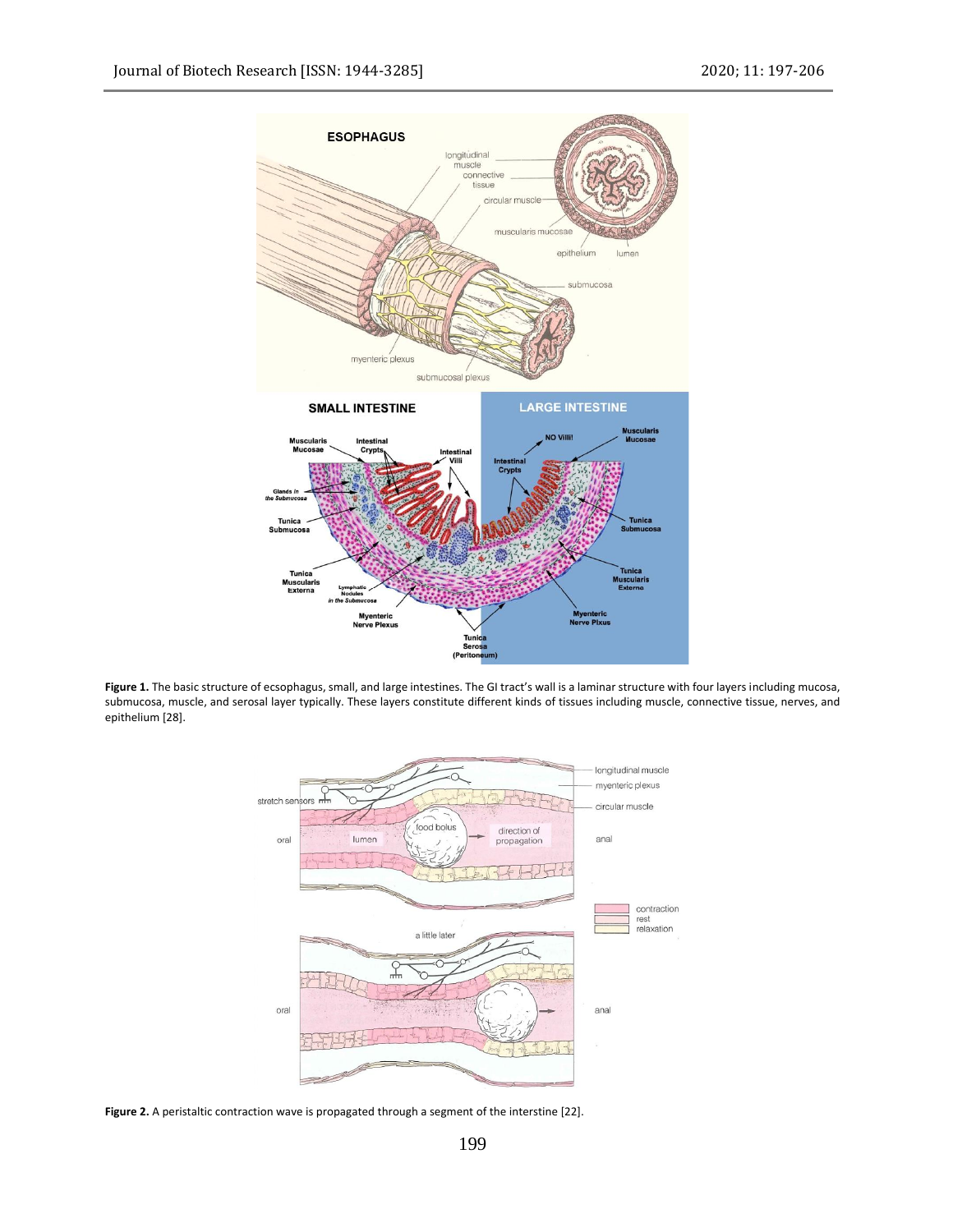

**Figure 3. A**: Typical schematic diagram of manometry device. **B**: Typical schematic diagram of tensile testing device [47]. **C**: The diagram of the balloon and the impedance measurement [47].

shows the general description of these three common research methods.

Uniaxial experiments are often used for the pharmacological study of the properties of GI smooth muscle, and also for the mechanical properties of various layers of smooth muscle tissues, such as circular muscles and longitudinal muscles [33, 34]. Comparing to uniaxial experiments, biaxial or triaxial experiments can obtain more specific stress-strain relationships, which can provide complete information for establishing tissue constitutive equations. Biaxial experiments are often used in intestinal tissue expansion-tension experiments to detect the circumferential and longitudinal deformation characteristics of the intestinal wall structure, and then, using the stress-strain analysis method analysing the biomechanical properties of the tissue. The triaxial experiment is similar to the biaxial experiment. It can not only apply force and displacement stimulation to the tissue in the two orthogonal directions of the circumferential and longitudinal directions, but also can test the torsion of the cavity tissue, such as intestine, blood vessel, and so on. This can provide complete expansibility, extensibility, and shear comprehensive information for establishing the constitutive equation of GI tissue.

Balloon expansion technology is mainly used in the study of the biomechanical properties of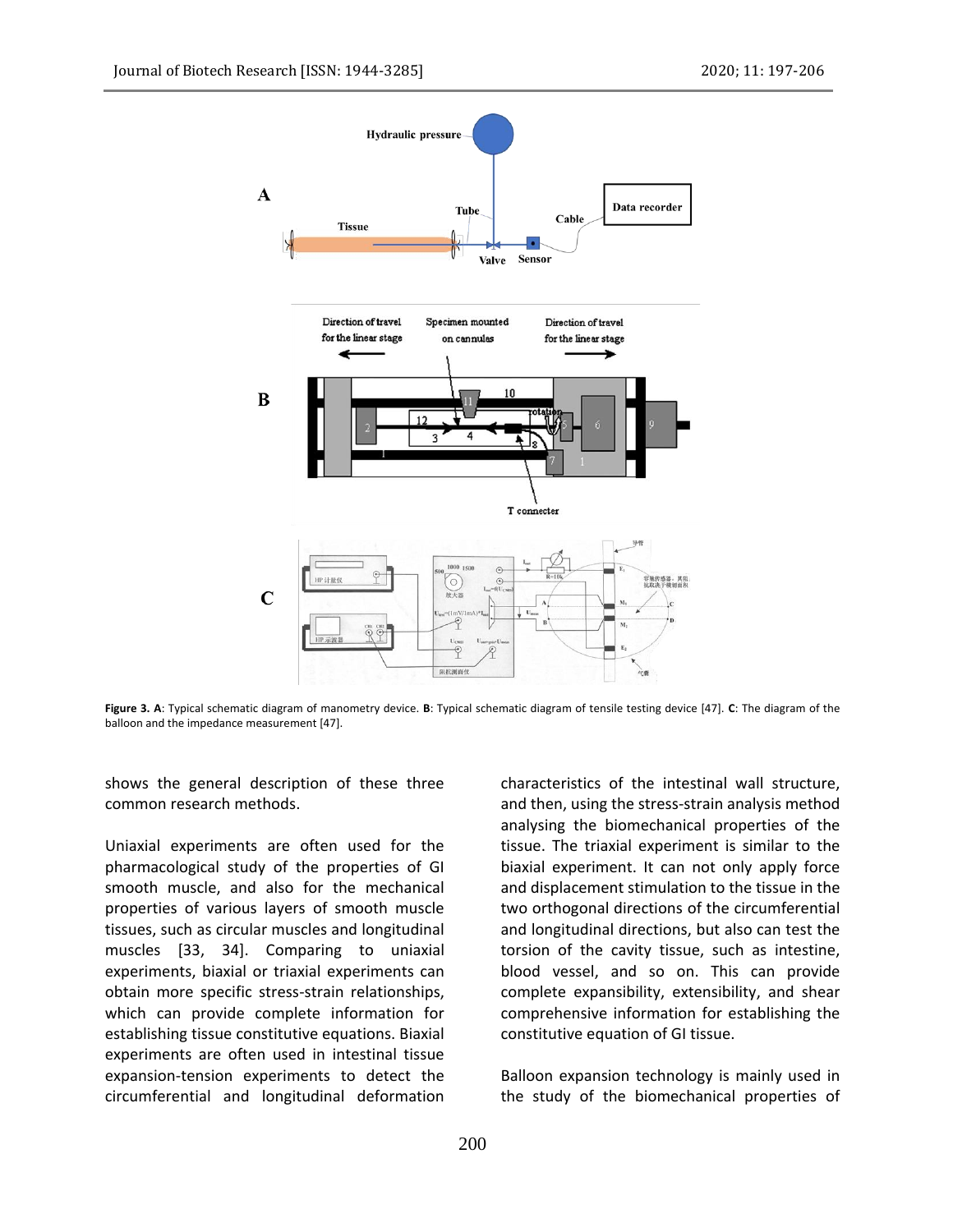cavity-like tissues to measure the pressure, volume, and cross-sectional area of the cavity. With reference to these data, the corresponding stress-strain relationship curve can be drawn to obtain the biomechanical properties of the tissue [35]. Impedance area measurement technology, also known as space tilt principle, four-electrode technology. Its basic principle is Ohm's law, which calculates the cross-sectional area (CSA) by measuring electrical impedance [36, 37]. In clinical practice, the balloon expansion method is often used in combination with impedance measurement technology and intracavitary ultrasound technology for the diagnosis and treatment of diseases, such as non-cardiogenic chest pain, atherosclerosis, esophageal varices bleeding, achalasia, *etc*. [38-40]. Figure 3C shows an example of the combined use of the balloon expansion method and impedance measurement technology. Now scholars have established some new biomechanics research methods, which have been well applied in clinical practice [41- 46].

# **Growth and remodeling of GI tract**

The intestinal mechanical function is mainly to drive the transportation of its contents and the mixing of contents and liquid through deformation. Mechanical force is the main determinant of organizational behavior and may be the most important factor affecting tissue growth and reconstruction. The dynamic characteristics of the intact organ can reflect the state of the tissue structure, which can determine whether the function of the organ is in a normal or abnormal state. For example, in obstructive diseases, the structure of the tube wall has changed, and this change makes the stress adaptive [48, 49]. Because biological tissue contains a lot of water, the tissue has the mechanical properties of solid and viscous liquid including large deformation, nonlinearity, heterogeneity, anisotropy, *etc*., and it is time dependent. Therefore, when studying the adaptability of the intestine to mechanical forces, it should be carried out from two aspects, the

tissue's biomechanical and morphological properties.

Esophagus is a multi-layered, anisotropic, tubelike tissue with mobility, which causes large deformation through its viscoelasticity and softening behavior, thereby pushing the food in its inner cavity to the stomach and intestines for digestion and absorption [50-52]. With the increase of age, the esophagus will experience senescence, which is manifested as the weakening of chemosensitivity and mechanical sensitivity [53]. Studies showed that the morphological parameters of the aging rat esophagus changed with larger lumen and decreased expansion angle while its circumferential and longitudinal stiffness increased significantly. The diabetic rats' esophagus biomechanical properties were also remodeled in each structural layer [54]. The esophagus of patients with systemic sclerosis manifested as an increase in the cross-sectional area of the terminal lumen and impaired normal peristaltic function [55]. The above evidence showed that the growth and reconstruction of the esophagus could lead to changes in esophageal mechanosensation and function.

The small intestine and large intestine, like the esophagus, also have an impact on its own mechanical sensation and function during the process of growth and reconstruction. The small intestine is the main place to digest and absorb food. As the rat grows, the unit wet weight and cross-sectional area of the small intestine increase, while the expansion angle decreases. Stress-strain analysis showed that the hardness of the small intestine in the early stage was greater than that in the later stage [56, 57]. In some disease models, the morphology and biomechanics of the small and large intestines were also reconstructed. Morphologically, the intestinal weight, mucosal wall area, and thickness of each layer in the diabetic rats' small intestine increased. The circumferential and longitudinal stiffness of the intestinal wall increased in biomechanics, and its viscoelasticity also changed significantly [58-60]. This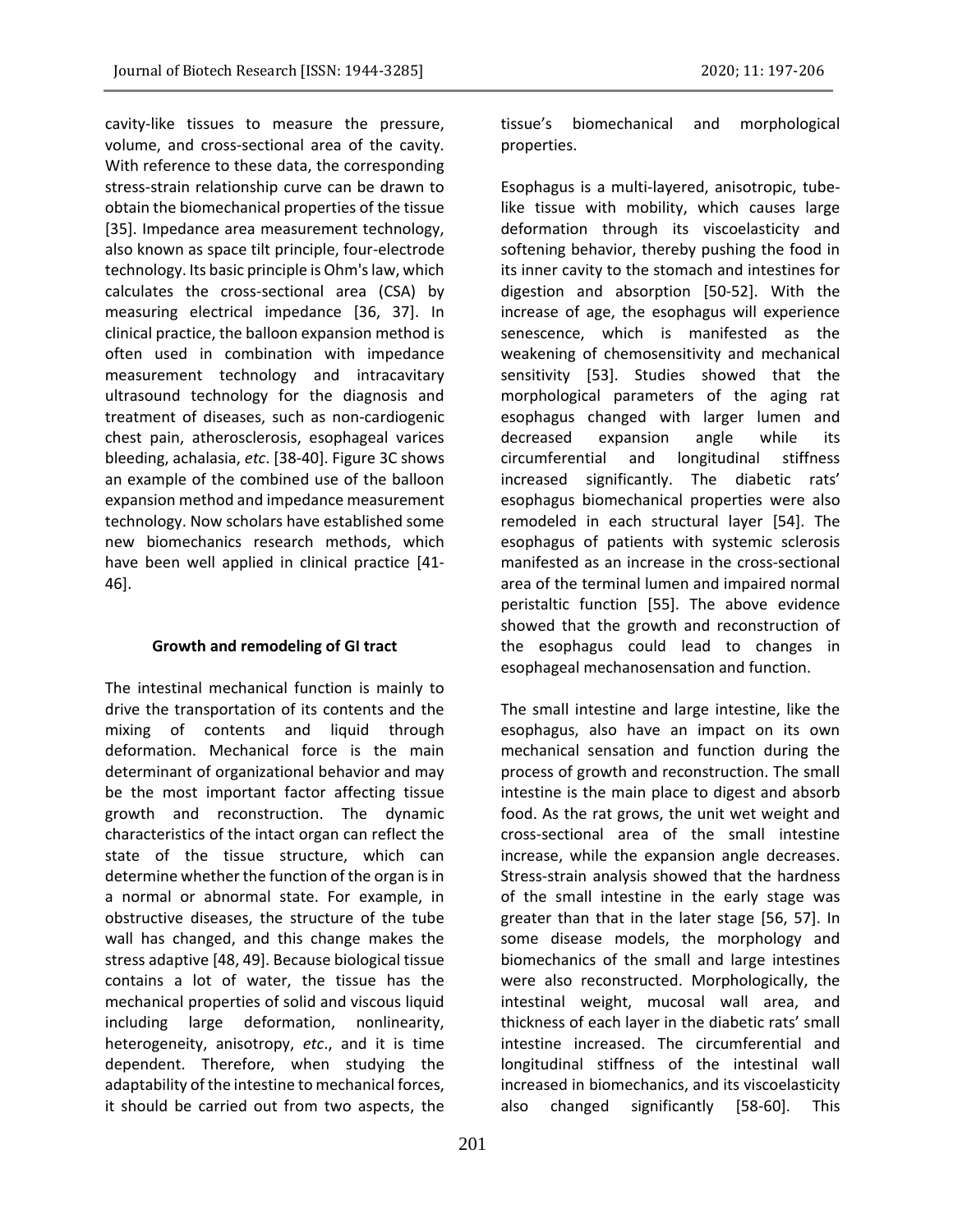phenomenon also exists in small bowel obstruction. The high-stress area at the proximal end of the obstruction appears to thicken the tube wall and increase the amount of collagen, which directly leads to the change of the elastic modulus of the intestinal tissue [61]. In the diabetic rat model, the large intestine was also rebuilt like the small intestine. The circumferential stiffness of large intestine wall increased with the unit wet weight and the thickness of each layer of the intestinal wall increased too [62]. Although the cause of diverticulosis that occurs in the large intestine is still unclear, the diverticulum is a morphological manifestation of smooth muscle hypertrophy. Comparing to the normal large intestine, the abnormal large intestine shows higher intraluminal pressure when it contracts, which indicates that the motor function of the abnormal large intestine is significantly stronger than that of the normal large intestine. It can be inferred that the diverticulum on the intestinal wall is likely to be formed due to excessive intraluminal pressure squeezing the intestinal wall. When the intestine grows and rebuilds, the structure of the intestinal sensitive nerve fiber ends and the biomechanical environment are also changed [63]. By measuring the contraction response of the intestine to external stimuli, the sensitivity and strength of the intestine and the frequency of slow waves in the digestive tract can also be understood.

In summary, the intestinal tract will undergo morphological and biomechanical reconstruction due to its own growth, disease, and aging. With the aid of physics, mathematics, biology, and other means, these changes can be quantified and analyzed to obtain biomechanical parameters. These parameters can help us to further study the pathological and physiological mechanisms of intestinal diseases [64, 65].

### **Effect of diet on intestinal biomechanics**

Diet will affect not only the microbiota and immune function in the intestine, but also the

mechanical properties of the intestine. The intestinal tract digests and absorbs its contents through peristalsis, and the peristaltic process depends on the mechanical properties of the intestinal wall.

Hunger is a common natural phenomenon and part of animal survival. Hunger occurs when food is scarce. In clinical practice, patients who fast after surgery, suffer from anorexia, or restrict eating due to self-enforcement can also experience hunger. During fasting, the body will be in a negative-nitrogen balance, metabolic changes, and/or weight loss [66]. Similar to the adaptation conditions for partial intestinal ulcer resection, the structure and function of the intestine will also be adjusted during fasting [67]. Researchers have studied the changes in biomechanical properties induced by fasting. The results showed that the body weight of the rats was significantly reduced after starvation. Morphometric indicators such as tube wall thickness, circumference, area, *etc*. in the fasting state were significantly reduced. Opening angle in the zero-stress state was also significantly reduced in the fasting state. The surface residual strain of the jejunum and ileum increased under starvation, while no change ws observed in the duodenum. The stress-strain curve of the three sections of small intestine shifted to the right under fasting, which indicated that the stiffness of the circumferential and longitudinal intestinal walls decreased under fasting [68]. Under fasting, the intestinal tract will be rebuilt significantly. This is similar to the results of intestinal remodeling produced by the low-protein intake model [69]. The histological results and the stress-strain curves are shown in Figure 4.

Lately we found that the biomechanical and histomorphological properties in rabbits' small intestine would change after low fiber diet feeding. It was shown as the thickness of intestinal wall, collagen content, and the softness of intestinal wall were decreased [70]. Histological data showed that the main reason for intestinal remodeling was caused by the mucosal layer thinning. Furthermore, comparing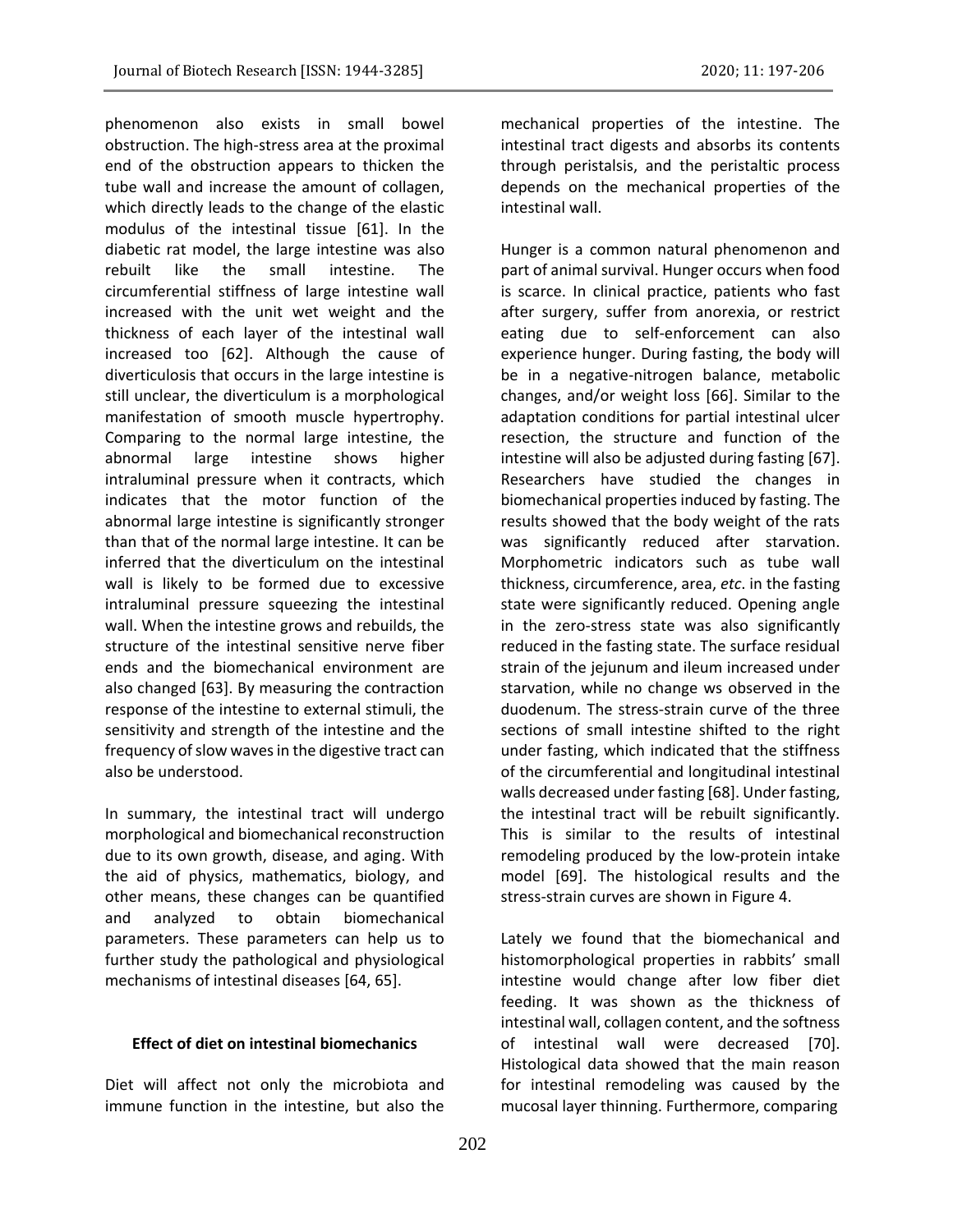

**Figure 4.** The histology data (left side) and the small intestinal stress-strain curves (right side) after feeding the minks with high, moderate, and low protein diets. The total wall thickness of the low protein group was smaller than that of other two groups. The reason was the decrease in the thickness of the submucosa and mucous layer. The circumferential stress-strain curves of all the small intestine from the low protein group moved to the left, indicating that the wall of the intestine became soft circumferentially. There is no difference in longitudinal direction (L: longitudinal; C: circumferential) [69].

to the control group, the stress-strain curve of the small intestine fed with low-fiber diet moved to the right, which indicated that the wall of the small intestine was softened. Correlation analysis showed that the intestinal wall softening was related to the decrease of intestinal wall thickness and intestinal wall area. Similar results also observed during the three-month long-term breeding [71].

The histomorphological and biomechanical remodeling will affect the environment of structure and biomechanics, where the sensitivity nerve fiber endings in GI tract are exposed and the sensitivity of those nerve endings may be changed [72, 73]. In addition, the low fiber diet for a long time resulted in the decrease of muscle layer thickness, which may

possibly affect the muscular contraction force [74]. Our team found that the low fiber diet could change not only the intestinal contraction thresholds and amplitude but also the frequencies, particularly the mechanical stress and strain parameters were outstanding [75, 76].

#### **Conclusions and perspectives**

Food composition changes are very common among the health, psychological disorders, and diseases. The diet structure is very important to the intestine, which not only affects the intestinal homeostasis, but also affects the structure and function [77]. As discussed above, lots of biomechanical changes occur in the intestine. Just like dimensions, passive and active tissue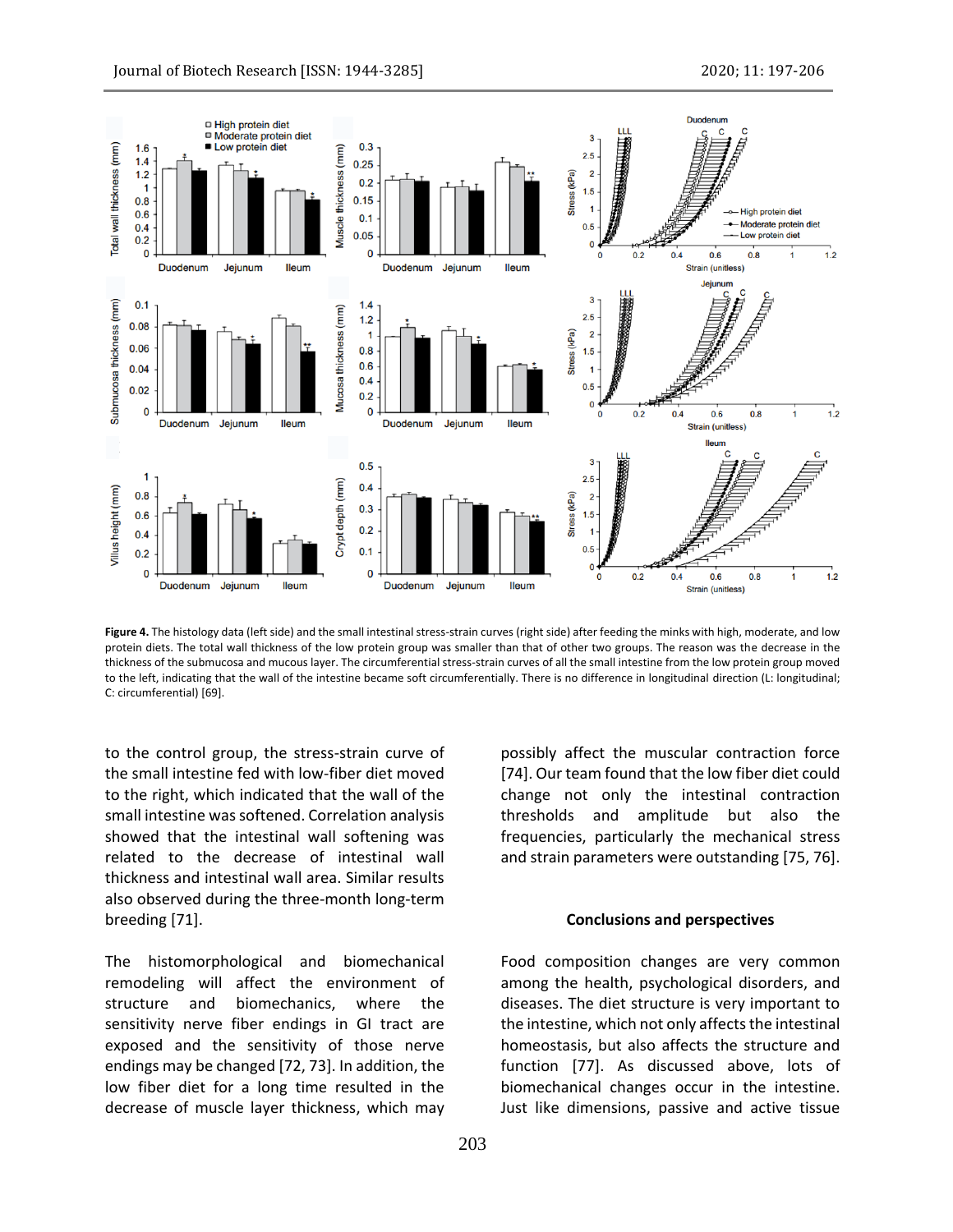properties change. The relationship among these changes is very complicated. It needs the scientific foundation in order to be fully explored. Dietary changes are common in healthy people and diseased patients. The reconstruction of tissue morphology and biomechanical properties caused by diet may affect intestinal function in different ways. The process of intestinal reconstruction can cause significant changes in the thickness of each layer of the intestinal wall, thereby weakening muscle function, and affecting the mechanical sensitivity of the intestine by changing the position of the mechanosensory afferent nerve in the intestinal wall. Therefore, it can be inferred that changes in digestive tract function are related to changes in diet. Dietary changes may cause many other changes, such as intestinal epithelial cells, intestinal microbial structure, and physiological structure. This review covers the relationship between dietary changes and changes in intestinal physiology.

#### **References**

- 1. Merchant HA, Liu F, Gul MO, Basit AW. 2016. Age-mediated changes in the gastrointestinal tract. Int J Pharm. 512(2):382- 395.
- 2. Mazzawi T and El-Salhy M. 2017. Effect of diet and individual dietary guidance on gastrointestinal endocrine cells in patients with irritable bowel syndrome (Review). Int J Mol Med. 40(4):943-952.
- 3. Elsalhy M. 2015. Recent developments in the pathophysiology of irritable bowel syndrome. World J Gastroenterol. 21(25):7621-7636.
- 4. Zhao J, Liao D, Gregersen H. 2007. Biomechanical and histomorphometric esophageal remodeling in type 2 diabetic GK rats. J Diabetes Complications 21(1):34-40.
- 5. Yang J, Zhao J, Liao D, Gregersen H. 2006. Biomechanical properties of the layered oesophagus and its remodelling in experimental type-1 diabetes. J Biomechanics. 39(5):894-904.
- 6. Zeng YJ, Yang J, Zhao JB, Liao DH, Zhang EP, Gregersen H, *et al*. 2004. Morphologic and biomechanical changes of rat oesophagus in experimental diabetes. World J Gastroenterol. 10(17):2519-2523.
- 7. Yang J, Zhao J, Zeng Y, Gregersen H. 2004. Biomechanical properties of the rat oesophagus in experimental type-1 diabetes. Neurogastroenterol Motil. 16(2):195–203.
- 8. Quigley EM. 2010. Gastrointestinal dysfunction in Parkinson's disease. J Neurol Sci. 289(1–2):69-73.
- 9. Spiller RC. 2015. Changing views on diverticular disease: impact of aging, obesity, diet, and microbiota. Neurogastroenterol Motil. 27(3):305-312.
- 10. Roy M, Gaudreau P, Payette H. 2016. A scoping review of anorexia of aging correlates and their relevance to population health interventions. Appetite. 105:688-699.
- 11. Bitar KN. 2005. Aging and GI smooth muscle fecal incontinence: Is bioengineering an option. Exp Gerontol. 40(8-9):643-649.
- 12. Cryan JF and O'Mahony SM. 2011. The microbiome-gut-brain axis: from bowel to behavior. Neurogastroenterol Motil. 23(3):187-192.
- 13. Forsythe P and Kunze WA. 2013. Voices from within: gut microbes and the CNS. Cell Mol Life Sci. 70(1):55-69.
- 14. Rhee SH, Pothoulakis C, Mayer EA. 2009. Principles and clinical implications of the brain-gut-enteric microbiota axis. Nat Rev Gastroenterol Hepatol. 6(5):306-314.
- 15. Zarrinpar A, Chaix A, Panda S. 2016. Daily Eating Patterns and Their Impact on Health and Disease. Trends Endocrinol Metab. 27(2):69-83.
- 16. Zarrinpar A, Chaix A, Yooseph S, Panda S. 2014. Diet and feeding pattern affect the diurnal dynamics of the gut microbiome. Cell Metab. 20(6):1006-1017.
- 17. David LA, Maurice CF, Carmody RN, Gootenberg DB, Button JE, Wolfe BE, *et al*. 2014. Diet rapidly and reproducibly alters the human gut microbiome. Nature. 505(7484):559-563.
- 18. Vieira SM, Pagovich OE, Kriegel MA. 2014. Diet, microbiota and autoimmune diseases. Lupus. 23(6):518.
- 19. Paulo AZ, Amancio OM, de Morais MB, Tabacow KM. 2006. Low-dietary fiber intake as a risk factor for recurrent abdominal pain in children. Eur J Clin Nutr. 60(7):823-827.
- 20. Giorgio RD, Mazzoni M, Vallorani C, Latorre R, Bombardi C, Bacci ML, *et al*. 2016. Regulation of α-Transducin and α-Gustducin Expression by a High Protein Diet in the Pig Gastrointestinal Tract. Plos One. 11(2): e0148954.
- 21. Mazzoni M, De GR, Latorre R, Vallorani C, Bosi P, Trevisi P, *et al*. 2013. Expression and regulation of α-transducin in the pig gastrointestinal tract. J Cell Mol Med. 17(4):466.
- 22. Reid K. 1993. Normal and Disturbed Motility of the Gastrointestinal Tract. Neurogastroenterol Motil. 5(3):230.
- 23. Gregersen H. 2002. Morphological properties and residual strain along the small intestine in rats. World J Gastroenterol. 8(2):312-317.
- 24. Brasseur JG and Dodds WJ. 1991. Interpretation of intraluminal manometric measurements in terms of swallowing mechanics. Dysphagia. 6(2):100-119.
- 25. Nicosia MA and Brasseur JG. 2002. A Mathematical Model for Estimating Muscle Tension *in vivo* during Esophageal Bolus Transport. J Theor Biol. 219(2):235-255.
- 26. Blackshaw LA, Brookes SJ, Grundy D, Schemann M. 2007. Sensory transmission in the gastrointestinal tract. Neurogastroenterol Motil. 19(1 Suppl):1.
- 27. Sanders KM, Sang DK, Ward SM. 2006. Interstitial cells of cajal as pacemakers in the gastrointestinal tract. Annu Rev Physiol. 68(68):307-343.
- 28. Burns AJ. 2007. Disorders of interstitial cells of Cajal. J Pediatr Gastroenterol Nutr. 45 Suppl 2(12):S103.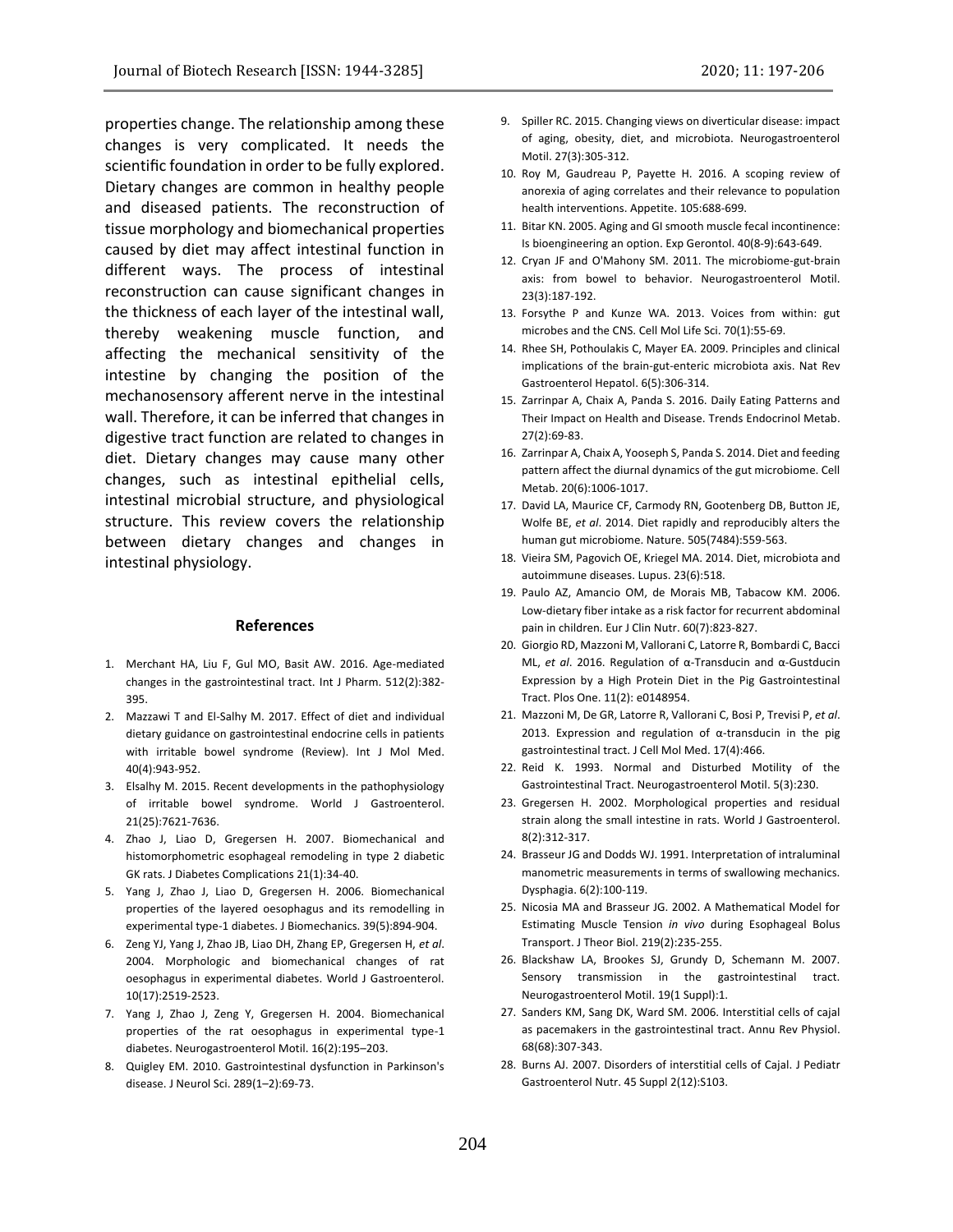- 29. Olbe L and Jacobson B. 1963. Intraluminal pressure waves of the stomach in dogs studied by endoradiosondes. Gastroenterology. 44(12):787-796.
- 30. Stanghellini V, Ghidini C, Tosetti C, Franceschini A, Ricci MM, Corinaldesi R, *et al*. 1991. Comparison of methods: gastroduodenal manometry and study of gastric emptying. Minerva Chirurgica. 46(7 Suppl):125.
- 31. Rice JP, Spier BJ, Gopal DV, Soni A, Reichelderfer M, Pfau PR. 2011. Outcomes of Sphincter of Oddi Manometry When Performed in Low Volumes. Diagn Ther Endosc. 2011:435806.
- 32. Hyman P, Durst C, Monagas JJ, Baum CF, Reddy N, Harrison PA, *et al*. 2011. Colon Manometry Proves the Urge to Defecate is Present in Children With Functional Constipation Who Deny Sensation. Gastroenterology. 140(5): S-743.
- 33. Tankó LB, Simonsen U, Frøbert O, Gregersen H, Bagger JP, Mikkelsen EO. 2000. Vascular reactivity to nifedipine and Ca<sup>2+</sup> in *vitro*: the role of preactivation, wall tension and geometry. Eur J Pharmacol. 387(3):303-312.
- 34. Tankó LB, Simonsen U, Matrougui K, Gregersen H, Frøbert O, Bagger JP, *et al*. 2001. Axial Stretch Modifies Contractility of Porcine Coronary Arteries by a Protein Kinase C-Dependent Mechanism. Basic Clin Pharmacol Toxicol. 88(2):89-97.
- 35. Gregersen H, Drewes AM, Mcmahon BP, Liao D. 2006. Balloondistension studies in the gastrointestinal tract: current role. Dig Dis. 24(3-4):286-296.
- 36. Gregersen H and Andersen MB. 1991. Impedance measuring system for quantification of cross-sectional area in the gastrointestinal tract. Med Biol Eng Comput. 29(1):108-110.
- 37. Gregersen H, Stodkildejorgensen H, Djurhuus JC, Mortensen SO. 1988. The four-electrode impedance technique: a method for investigation of compliance in luminal organs. Clin Phys Physiol Meas. 9 Suppl A(4A):61.
- 38. Rao SS, Gregersen H, Hayek B, Summers RW, Christensen J. 1996. Unexplained chest pain: the hypersensitive, hyperreactive, and poorly compliant esophagus. Ann Intern Med. 124(11):950-958.
- 39. Schoenhagen P, Ziada KM, Vince DG, Nissen SE, Tuzcu EM. 2001. Arterial remodeling and coronary artery disease: the concept of "dilated" versus "obstructive" coronary atherosclerosis. J. Am. Coll. Cardiol. 38(2):297.
- 40. Shafik A. 1995. Esophago-sphincter inhibitory reflex: role in the deglutition mechanism and esophageal achalasia. J Invest Surg. 9(1):37-43.
- 41. Lose G, Thunedborg P, Colstrup H, Jørgensen L. 1988. Spontaneous versus intubated flow in male patients. Urology. 32(6):553-556.
- 42. G. Lose MD, Thunedborg P, Jørgensen L, Colstrup H. 1986. A comparison of spontaneous and intubated urinary flow in female patients. Neurourol Urodyn. 5(1):1-4.
- 43. Frøbert O, Mikkelsen EO, Gregersen H, Nyborg NC, Bagger JP. 1996. Porcine coronary artery pharmacodynamics in vitro evaluated by a new intravascular technique: relation to axial stretch. J Pharmacol Toxicol Methods. 36(1):13-19.
- 44. Frøbert O, Gregersen H, Bagger JP. 1995. Mechanics of porcine coronary arteries ex vivo employing impedance planimetry: a new intravascular technique. Ann Biomed Eng. 24(1):148-155.
- 45. Zifan A MR, Kunkel DC, Swartz J, Barr G, Tuttle LJ. 2020. Loop analysis of the anal sphincter complex in fecal incontinent patients using functional luminal imaging probe. Am J Physiol Gastrointest Liver Physiol. 318(1):G66-G76.
- 46. Gregersen H LK. 2018. What Is the Future of Impedance Planimetry in Gastroenterology? Neurogastroenterol Motil. 24(2):166-181.
- 47. Gregersen H and Kassab G. 1996. Biomechanics of the gastrointestinal tract. Neurogastroenterol Motil. 8(4):277-297.
- 48. Sun D, Zhao J, Liao D, Chen P, Gregersen H. 2017. Shear Modulus of the Partially Obstructed Rat Small Intestine. Ann Biomed Eng. 45(4):1069-1082.
- 49. Sun D, Zhao J, Liao D, Huang Z, Gregersen H. 2018. The Turning Point for Morphomechanical Remodeling During Complete Intestinal Obstruction in Rats Occurs After 12-24 h. Ann Biomed Eng. 46(5):705-716.
- 50. Frøkjaer JB, Andersen SD, Lundbyechristensen S, Funchjensen P, Drewes AM, Gregersen H. 2006. Sensation and distribution of stress and deformation in the human oesophagus. Neurogastroenterol Motil. 18(2):104-114.
- 51. Orvar KB, Gregersen H, Christensen J. 1993. Biomechanical characteristics of the human esophagus. Dig Dis Sci. 38(2):197- 205.
- 52. Rao SS, Hayek B, Summers RW. 1995. Impedance planimetry: an integrated approach for assessing sensory, active, and passive biomechanical properties of the human esophagus. Am J Gastroenterol. 90(3):431-438.
- 53. Yamasaki T, Oshima T, Tomita T, Kondo T, Toyoshima F, Sakurai J, *et al*. 2013. Effect of age and correlation between esophageal visceral chemosensitivity and mechanosensitivity in healthy Japanese subjects. J Gastroenterol. 48(3):360-365.
- 54. Zhao J and Gregersen H. 2015. Esophageal morphometric and biomechanical changes during aging in rats. Gastroenterology. 148(4):1638-1647.
- 55. Villadsen GE, Storkholm JH, Hendel L, Vilstrup H, Gregersen H. 1997. Impedance planimetric characterization of esophagus in systemic sclerosis patients with severe involvement of esophagus. Dig Dis Sci. 42(11):2317-2326.
- 56. Gregersen H, Lu X, Zhao J. 2004. Physiological growth is associated with esophageal morphometric and biomechanical changes in rats. Neurogastroenterol Motil. 16(4):403-412.
- 57. Lu X, Zhao J, Gregersen H. 2005. Small intestinal morphometric and biomechanical changes during physiological growth in rats. J Biomech. 38(3):417-426.
- 58. Bo HJ, Yuan ZZ, Ping ZS, Lin ZX, Yuan TF. 2006. Effect of Kaiyu Qingwei Jianji on the morphometry and residual strain distribution of small intestine in experimental diabetic rats. World J Gastroenterol. 12(44):7149-7154.
- 59. Zhao J, Liao D, Jian Y, Gregersen H. 2003. Viscoelastic Behavior of Small Intestine in Streptozotocin-Induced Diabetic Rats. Dig Dis Sci. 48(12):2271-2277.
- 60. Zhao J, Yang J, Gregersen H. 2003. Biomechanical and morphometric intestinal remodeling during experimental diabetes in rats. Diabetologia. 46(12):1688-1697.
- 61. Graham MF, Diegelmann RF, Elson CO, Lindblad WJ, Gotschalk N, Gay S, *et al*. 1988. Collagen content and types in the intestinal strictures of Crohn's disease. Gastroenterology. 94(2):257-65.